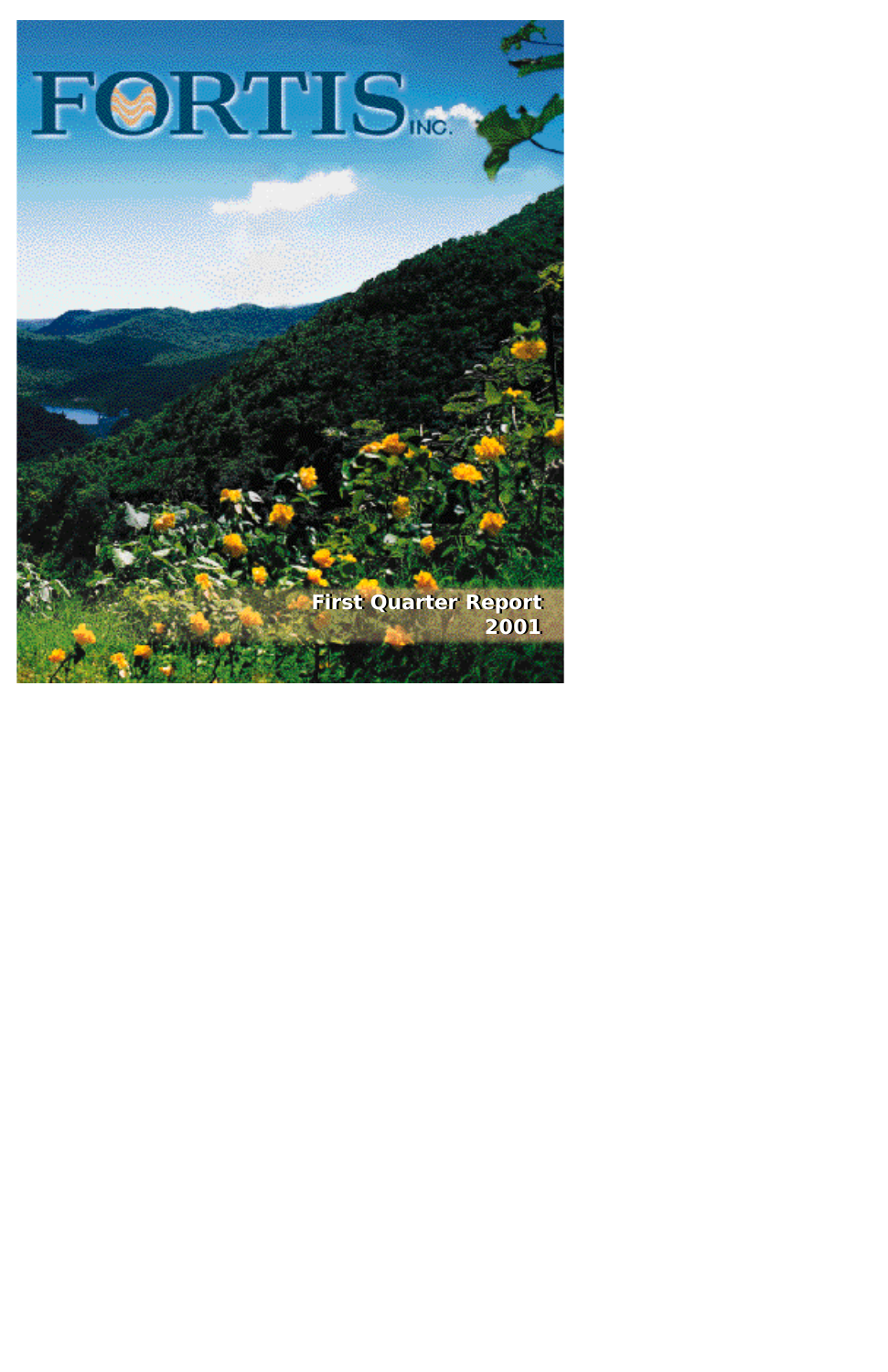### **TSE:FTS**

1

# *Dear Shareholder:*

*During the first quarter of 2001, we contin ued to deliver strong results despite signifi cant challenges experienced at Maritime Electric.*

*Earnings for the first quarter were \$12.6 mil lion, representing a seventeen per cent increase over earnings for the first quarter of 2000. On a per share basis, earnings were \$0.85 compared to earnings of \$0.82 for the same period last year. Newfoundland Power, Canadian Niagara Power and Fortis Properties were the major contributors to growth in earnings this quarter.*

*An unplanned, 27-day outage at the New Brunswick Power Point Lepreau Nuclear Generating Station negatively impacted the earnings of Maritime Electric this quarter. The costs incurred as a result of this unplanned outage were partially offset by strong growth in energy sales and a 4.5 per cent increase in electric rates effective January 1, 2001.*

*We expanded our presence in the Caribbean region in January when Fortis acquired a 95 per cent interest in Belize Electric Company Limited, the only commercial hydroelectric generating facility in Belize. This acquisition is a good strategic fit with our transmission and distribution operations in Belize and is expected to be accretive to earnings this year.*

*In the first quarter, N e w f o u n d l a n d Power entered into an agreement with Aliant Telecom to acquire that compa ny's poles and relat ed infrastructure in*



*Newfoundland for \$50 million. Earnings at Newfoundland Power should be enhanced this year as a consequence.*

*Acquisitions made last year have delivered earnings and added value for our sharehold ers. As a result, we were pleased in the first quarter to increase our dividend to \$1.88 from \$1.84 on an annualized basis.* 

*While we recognize the challenges facing us as we go forward into the year, we are opti mistic that the improvement in earnings seen in the first quarter will continue.*

*H. Stanley Marshall President and Chief Executive Officer Fortis Inc.*

Q1 2001

**FORTIS**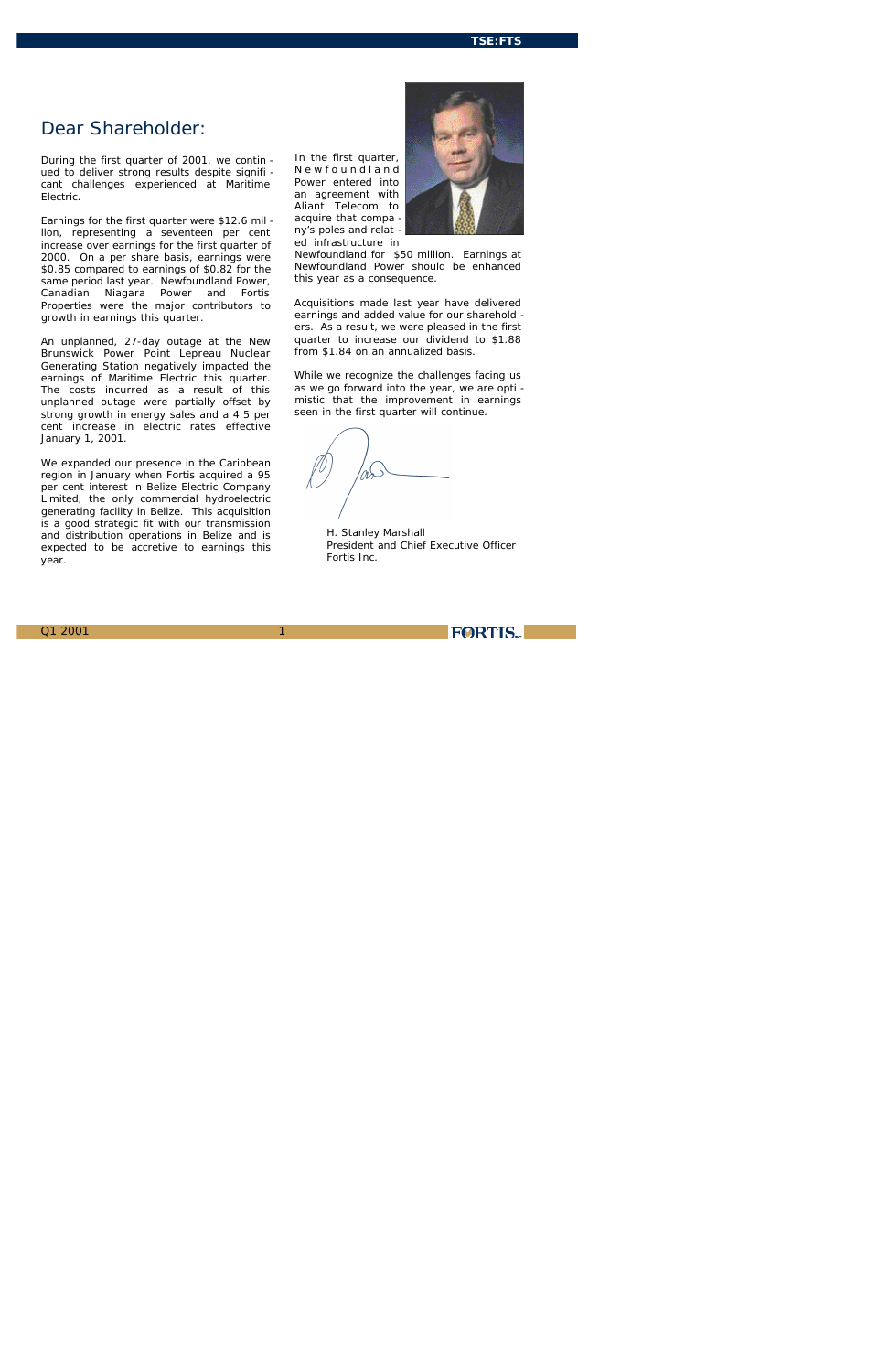Earnings for the first quarter grew seventeen per cent to \$12.6 million. On a per share basis, earnings were \$0.85 compared to earnings of \$0.82, on a restated basis, for the same period last year. Earnings for Belize Electricity have been restated to reflect the implementation of a Cost of Power Rate Stabilization Account (CPRSA) in late 2000.

Significant increases in earnings at Newfoundland Power, Canadian Niagara Power and Fortis Properties contributed to the earnings growth.

Cash flow from operations for

Increased energy costs at Maritime Electric due to a 27-day, unplanned outage at the New Brunswick Power Point Lepreau Nuclear Generating Station ("Point Lepreau") negatively impacted earnings this quarter.

Earnings per common share increased three cents despite the issuance of 1.5 million common shares during the fourth quarter of 2000.

Revenue for the first quarter increased eight per cent to \$180.2 million from \$166.8 million for the first quarter of 2000. Revenue associated with the acquisition of properties by Fortis Properties as well as increased energy sales at Newfoundland Power were the main factors contributing to the growth in revenue.

marily the result of an increase in receivables at Newfoundland Power, due to higher energy sales as well as a decrease in payables due to changes in the timing of the 2001 Capital Program.

**FORTIS** 

the first quarter was \$11.1 million compared to \$22.7 million for the same period last year. The decrease in cash flow from operations is pri-''Earnings for the first quarter grew seventeen percent to \$12.6 million.''

# **Fortis Inc. Financial Highlights Period Ended March 31**

| (\$ millions)                        | Quarter |         |  |  |  |
|--------------------------------------|---------|---------|--|--|--|
|                                      | 2001    | 2000    |  |  |  |
| <b>Revenue</b>                       | 180.2   | 166.8   |  |  |  |
| <b>Cash flow from operations</b>     | 11.1    | 22.7    |  |  |  |
| Earnings applicable to common shares | 12.6    | $10.7*$ |  |  |  |
| Earnings per common share (\$)       | 0.85    | $0.82*$ |  |  |  |
| <i><b>*Restated</b></i>              |         |         |  |  |  |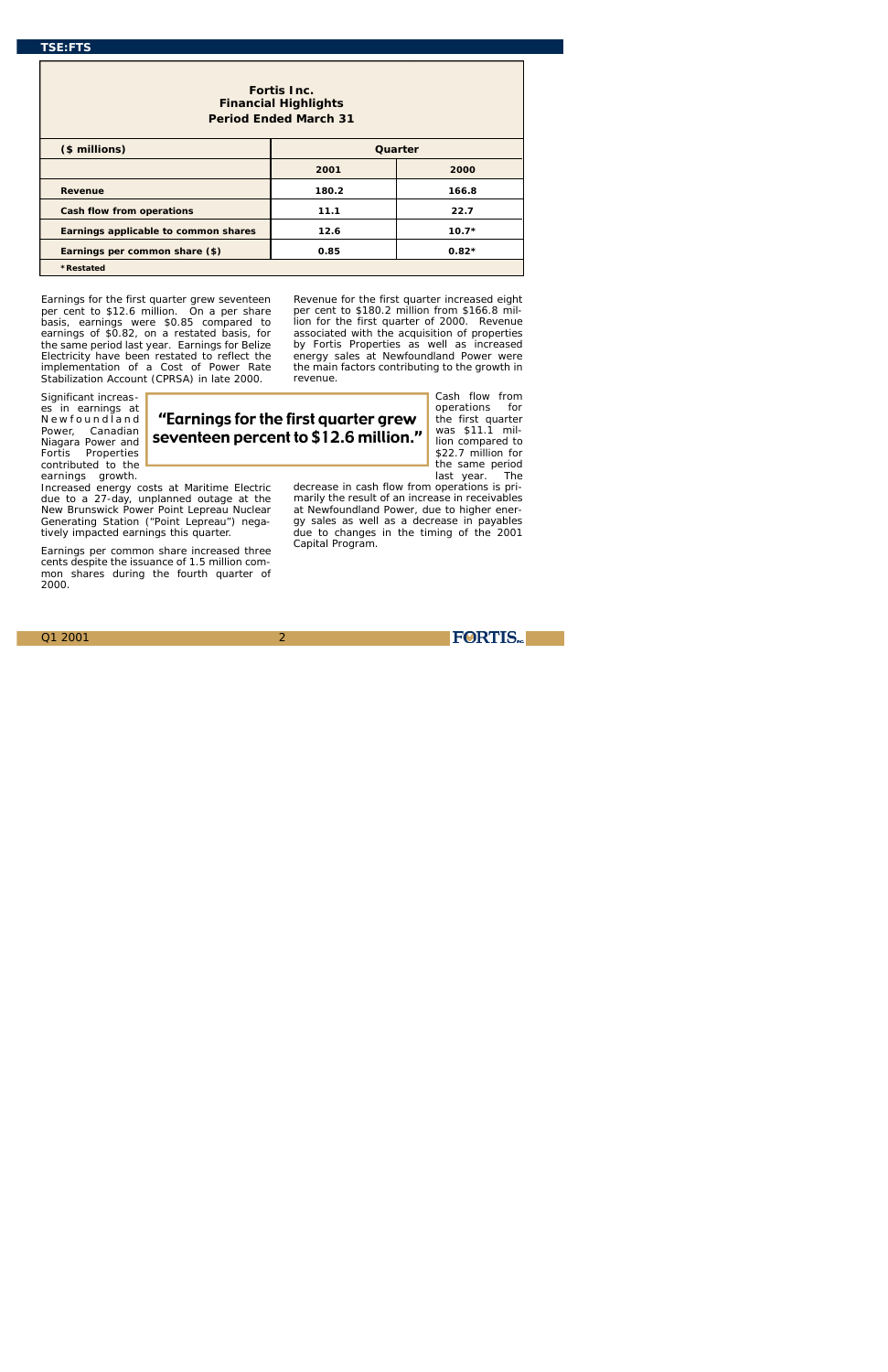3

# **UTILITY OPERATIONS**

# **NEWFOUNDLAND POWER**

Newfoundland Power's earnings for the first quarter were \$12.2 million, an increase of \$2.5 million compared to the same quarter last year. Higher energy sales and a tax refund from Canada Customs and Revenue Agency ("CCRA") contributed to the increase in earnings this quarter.

Energy sales for the first quarter were 1,572 gigawatt hours ("GWh"), a 2.3 per cent increase over the same quarter last year. Growth in the number of customers and average energy usage contributed to the increase in energy sales.

Revenue for the first quarter was \$116.1 million compared to \$112.1 million for the same quarter last year. The increase in revenue was due to higher energy sales and interest related to the income tax refund.

Newfoundland Power's operating expenses excluding purchased power costs were \$12.7 million, comparable to the first quarter of 2000.

Further to reassessments issued by CCRA in 2000 which confirmed the deductibility of general expenses capitalized ("GEC"), the company received a \$6 million refund in the first quarter related to GEC for the 1994 through 1998 taxation years.

In March, Newfoundland Power entered into a \$50 million agreement with Aliant Telecom Inc. (operating as NewTel Communications in Newfoundland and Labrador) to acquire NewTel's poles and related infrastructure in Newfoundland. The purchase price represents an increase of approximately ten per cent in Newfoundland Power's rate base.

**FORTIS** 

| <b>Fortis Inc.</b><br><b>Earnings Contribution by Company</b><br><b>Period Ended March 31</b> |       |         |  |  |
|-----------------------------------------------------------------------------------------------|-------|---------|--|--|
| (\$ millions)                                                                                 |       | Quarter |  |  |
|                                                                                               | 2001  | 2000    |  |  |
| <b>Earnings (Loss)</b>                                                                        |       |         |  |  |
| <b>Newfoundland Power</b>                                                                     | 12.2  | 9.7     |  |  |
| <b>Maritime Electric</b>                                                                      | (1.1) | 0.4     |  |  |
| <b>FortisUS Energy</b>                                                                        | 0.0   | 0.1     |  |  |
| <b>BECOL</b>                                                                                  | (0.2) |         |  |  |
| <b>Belize Electricity</b>                                                                     | 1.1   | $0.8*$  |  |  |
| Canadian Niagara Power                                                                        | 1.6   | 1.0     |  |  |
| <b>Caribbean Utilities</b>                                                                    | 1.0   | 0.3     |  |  |
| <b>Fortis Properties</b>                                                                      | 0.8   | 0.4     |  |  |
| <b>Fortis Trust</b>                                                                           | 0.1   | 0.1     |  |  |
| Corporte                                                                                      | (2.9) | (2.1)   |  |  |
| Total                                                                                         | 12.6  | $10.7*$ |  |  |
| <i><b>*Restated</b></i>                                                                       |       |         |  |  |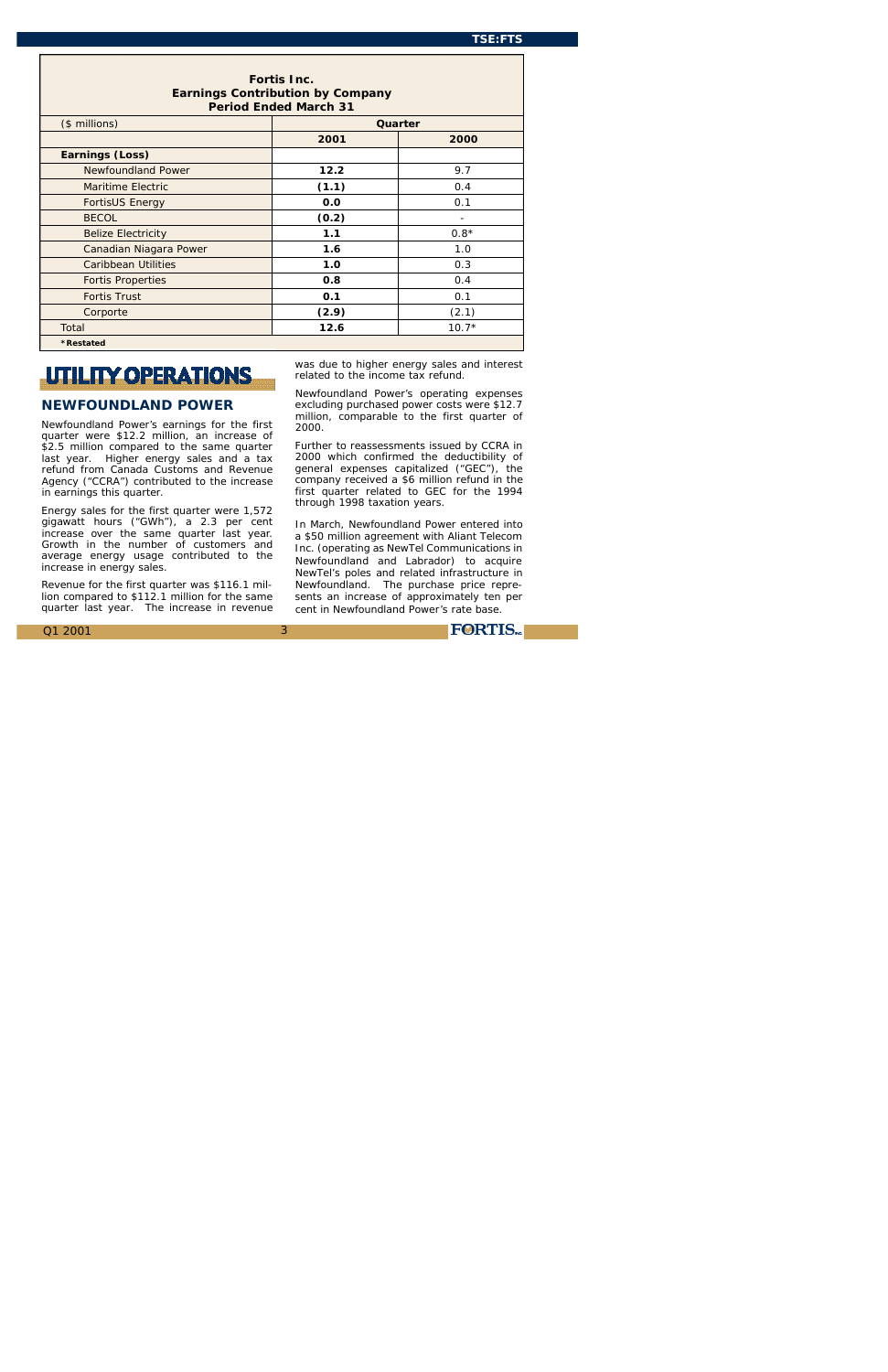### **MARITIME ELECTRIC**

Maritime Electric experienced a net loss of \$1.1 million this quarter compared to earnings of \$0.4 million for the same period last year. The reduction in earnings was a result of higher energy costs.

The company's energy costs were \$18.8 million compared to \$15.1 million for the same quarter last year. This quarter, Maritime Electric incurred \$3.3 million in incremental replacement energy costs associated with an unplanned outage at Point Lepreau and curtailments of energy supply by New Brunswick

Power. Point Lepreau was shutdown on March 5th and restored to service on April 15<sup>th</sup>. The daily cost of replacement energy was in the range of \$75,000 to \$125,000

pre-tax. The curtailments of energy supply by New Brunswick Power were a result of energy shortages in the northeast United States. During these curtailments, Maritime Electric secured alternative energy supply by running its own oil-fired generating units and purchasing electricity from the New England market and Hydro Quebec.

decrease in production compared to the previous year due to lower water levels as a

Energy sales for the first quarter were 252 GWh, an increase of 4.1 per cent over energy sales for the same period last year. Sales to commercial customers increased 5.7 per cent as a result of increased manufacturing and processing output and new development in the retail sector. Sales to residential customers were also strong increasing 3.7 per cent over the first quarter of 2000.

Revenue for the first quarter increased 9.3 per cent to \$24.6 million from \$22.5 million for the same period in 2000. The increase in revenue reflected the growth in energy sales and a 4.53 per cent increase in electricity rates effective January 1, 2001.

Maritime Electric's operating expenses excluding purchased power and generation costs were comparable to the first quarter last year.

### **FortisUS ENERGY**

In the first quarter, FortisUS Energy realized a breakeven position compared to earnings of \$146,000 for the first quarter of 2000. Energy production was 15 GWh compared to 18 GWh for the same period last year. While two plants purchased in December 2000 provided 4 GWh of electricity in the first quarter, there was a

result of colder-than-normal temperatures.

Despite lower production levels, higher energy prices produced revenue of \$0.7 million which was comparable to the first quarter of 2000.

Operating expenses increased to \$0.4 million from \$0.3 million last year. This slight increase in operating expenses results from the acquisition of the two hydroelectric plants in December 2000. Total generating capacity of FortisUS Energy now totals 23 megawatts ("MW").

### **BELIZE ELECTRICITY**

Belize Electricity contributed \$1.1 million to earnings in the first quarter compared to \$0.8 million on a restated basis in the same period last year. The increase in earnings resulted from higher energy sales and a reduction in operating costs.

**FORTIS** 

''Belize Electricity contributed \$1.1 million to earnings in the first quarter.''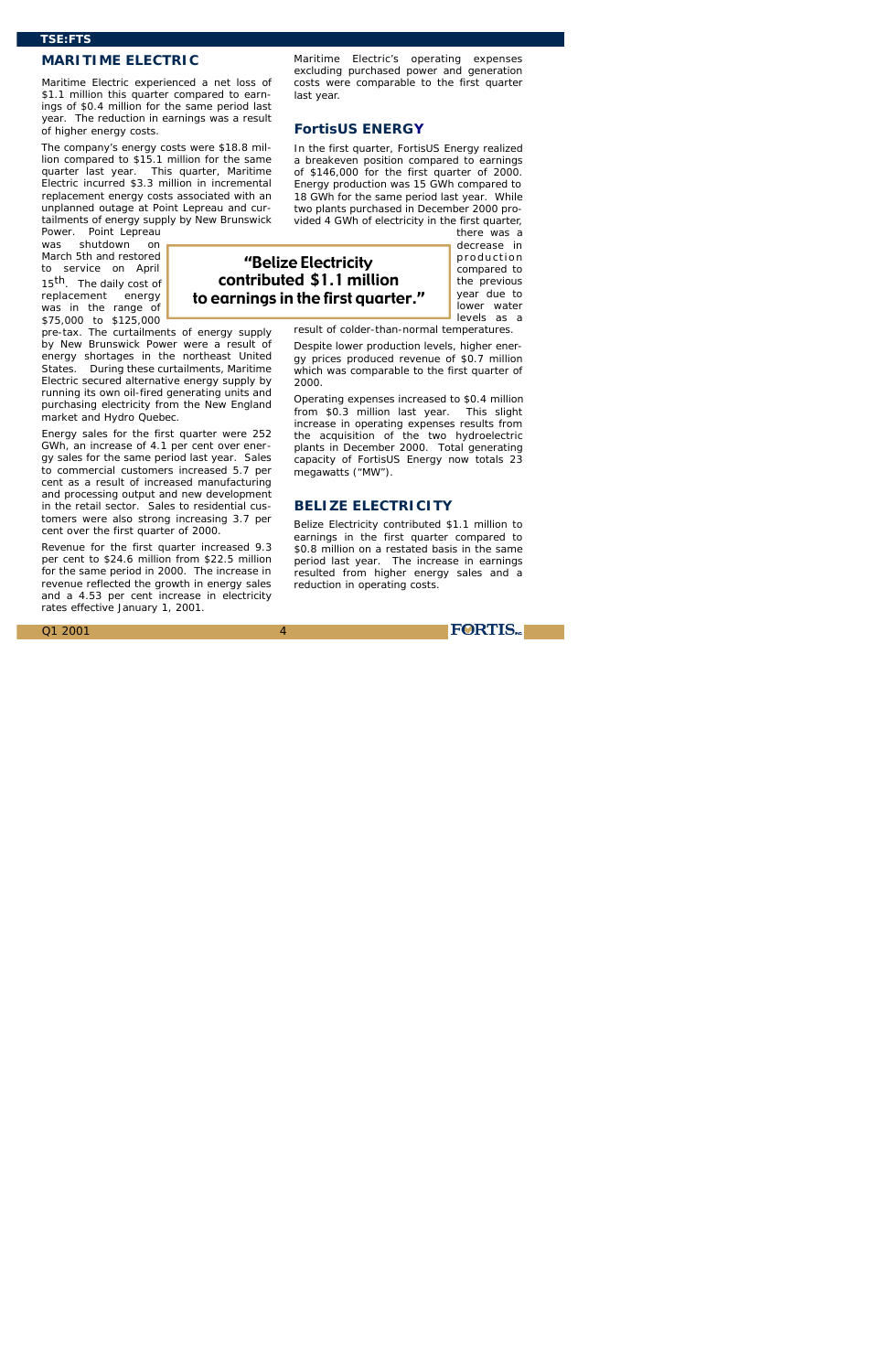Energy sales were 57 GWh, an increase of 7.5 per cent over energy sales of 53 GWh for the same period last year. Growth in the commercial and industrial sectors, as well as continuation of a government Rural Electrification Program, contributed to the increase in energy sales.

5

excluding energy supply costs were \$3.0 million compared to \$3.7 million for the first quarter of 2000.

Revenue for the first quarter was \$15.4 million compared to \$14.8 million for the same period last year. The 4.1 per cent increase in revenue reflected the growth in energy sales offset by a seven per cent reduction in commercial electricity rates effective April 1, 2000.

Belize Electricity's operating expenses

During the fourth quarter of 2000,

Belize Electricity and the Belize Public Utilities Commission established a Cost of Power Rate Stabilization Account (CPRSA), effective January 1, 2000. The CPRSA is designed to normalize changes in the price of electricity due to fluctuating fuel costs and will stabilize electricity rates for consumers while providing the company with a mechanism to recover the cost of electricity over time. During the fourth quarter of 2000, Belize Electricity recorded a \$3.5 million CPRSA receivable. The portion of the rate stabilization adjustment associated with the first quarter of 2000 resulted in a \$523,000 reduction in consolidated earnings. Accordingly, the comparative 2000 quarterly figures have been restated.

## **BELIZE ELECTRIC (BECOL)**

In January, Fortis purchased a 95 per cent interest in Belize Electric Company Limited (BECOL) for an aggregate purchase price of US\$62 million. The remaining five per cent of BECOL is owned by the Government of Belize.

BECOL owns and operates the Mollejon hydroelectric facility, a 25 MW generating plant capable of delivering average annual energy of 80 GWh, and the only commercial hydroelectric facility in Belize. BECOL sells its entire output to Belize Electricity under a 50-year power purchase agreement.

Fortis results for the quarter include two months of BECOL operations. For the two months, BECOL incurred a loss of \$0.2 million which was consistent with management's expectations. A significant amount of seasonality is associated with production at the facility with the majority of production taking place in the second half of the year. It is expected that earnings in the second half

of the year will result in an overall positive contribution by BECOL to annual earnings.

Energy sales for the first three

months of 2001 were 15 GWh compared to 5 GWh for the same period last year. Revenue for the first quarter of 2001 was \$2.1 million while operating expenses for the corresponding period were \$0.2 million. The financing expenses associated with the acquisition of BECOL are included in the \$0.2 million loss from BECOL.

# **CANADIAN NIAGARA POWER**

Canadian Niagara Power contributed \$1.6 million to earnings for the first quarter of 2001 compared to \$1.0 million for the same period last year. The increase in earnings resulted from higher prices on energy sales to the United States and a one-time reduction of \$0.3 million in income tax expense associated with reassessments related to the 1992 and 1993 taxation years.

''In January, Fortis purchased a 95 per cent interest in Belize Electric Company Limited.''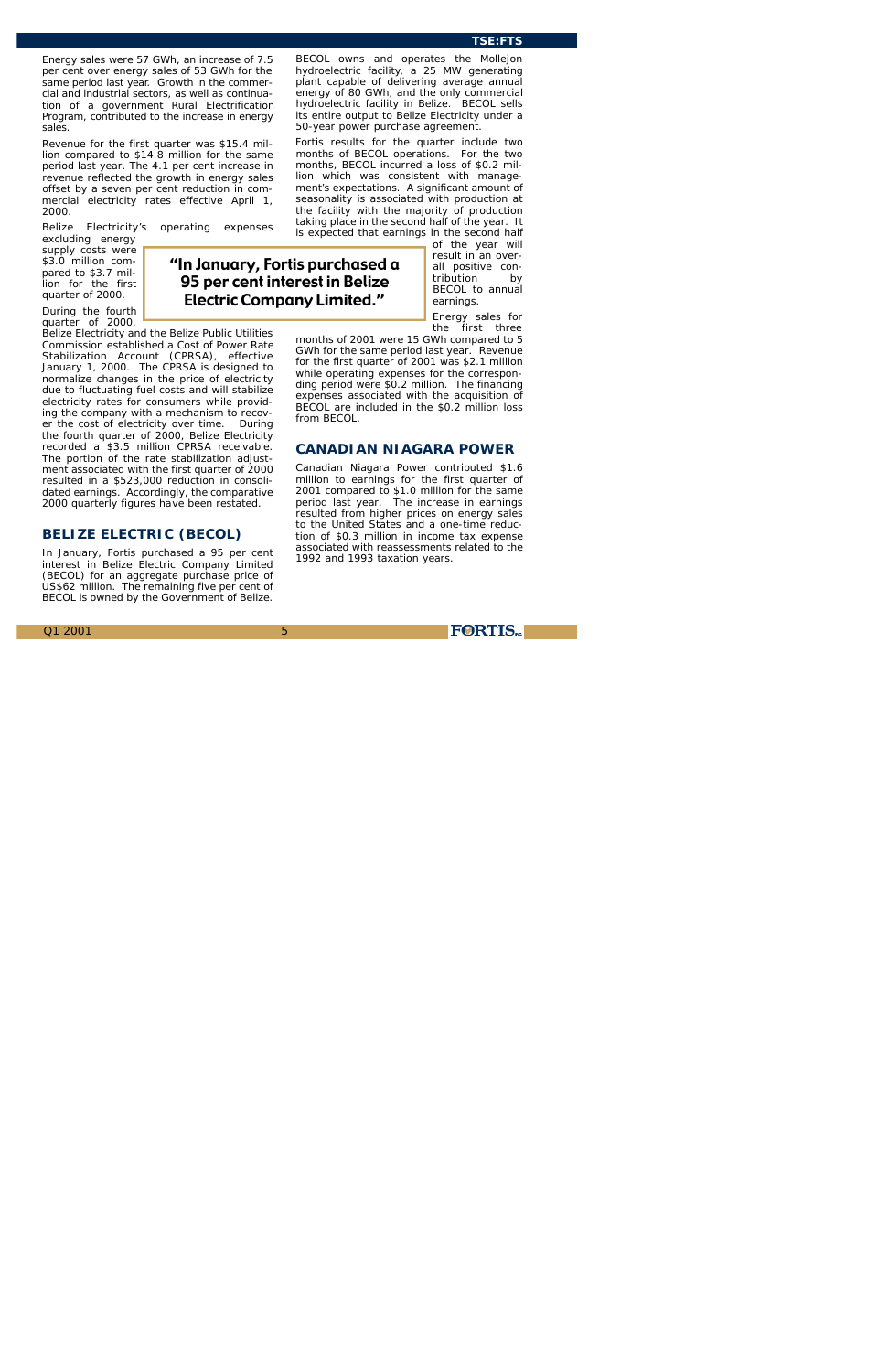Energy sales were 155 GWh compared to 166 GWh for the first quarter of 2000. The decrease in energy sales was attributable to timing differences in recording of unbilled sales. The variance in energy sales is expected to reverse in subsequent quarters of 2001.

Revenue for the quarter was \$11.1 million compared to \$8.3 million for the same period last year. The increase in revenue resulted from higher prices on energy sales to the United States which were \$57 per megawatt hour ("MWh") this quarter compared to \$26 per MWh for the same period last year.

In January, Canadian Niagara Power signed a letter of intent with the City of Port Colborne, Ontario, to lease the electricity distribution business of Port Colborne Hydro Inc. Under the terms of the \$15.6 million, 10-year transaction, the company will receive all revenues from Port Colborne Hydro in exchange for assuming responsibility for operation of the business. Closing of the transaction is expected to take place in the next several months.

# NON-UTILITY **OPERATIONS FORTIS PROPERTIES**

### **CARIBBEAN UTILITIES**

Fortis owns twenty per cent of the outstanding Class A Ordinary Shares of Caribbean Utilities and accounts for the investment on the cost basis. In the first quarter, dividends of \$1.0 million from Caribbean Utilities were included in the earnings of Fortis compared to \$0.3 million in the first quarter of 2000. Fortis acquired its interest in Caribbean Utilities in February 2000.

Caribbean Utilities has announced its unaudited financial results for its third quarter ending January 31, 2001. Earnings for the period increased 14.8 per cent to US\$14.8 million from US\$12.9 million for the same period last year. Earnings per Class A Ordinary Share were US\$0.60 compared to US\$0.53 for the same period last year. On January 17, 2001, the company announced an increase in its annual dividend rate from US\$0.48 to US\$0.58.

Growth in net generation for the nine months ended January 31, 2001 averaged seven per cent and the number of customers increased four per cent over the same period last year.

Earnings of \$0.8 million for the first quarter were more than double earnings for the same period last year. Similarly, revenue for the first quarter was \$16.8 million, a 49 per cent increase over revenue of \$11.3 million for the first quarter of 2000. The contribution of properties acquired late in 2000 and expansion of the Holiday Inn St. John's in May 2000 were the main reasons for the increase in earnings and revenue.

In the first quarter of 2001, the company achieved improved occupancy levels in its Real Estate Division across all operating regions. In its Hospitality Division, the company realized growth of 8.7 per cent in revenue per available room.

In March, Fortis Properties announced its hotel property currently under construction in Halifax, Nova Scotia will be branded a *Four Points by Sheraton*, under a franchise agreement with Starwood Hotels & Resorts Worldwide, Inc. This \$15 million property will be the first *Four Points by Sheraton* property in Atlantic Canada and is scheduled to open in September 2001.

# **FORTIS TRUST**

Fortis Trust's earnings for the first quarter were \$129,000 compared to earnings of \$104,000 for the same period last year.

**FORTIS** 

### **TSE:FTS**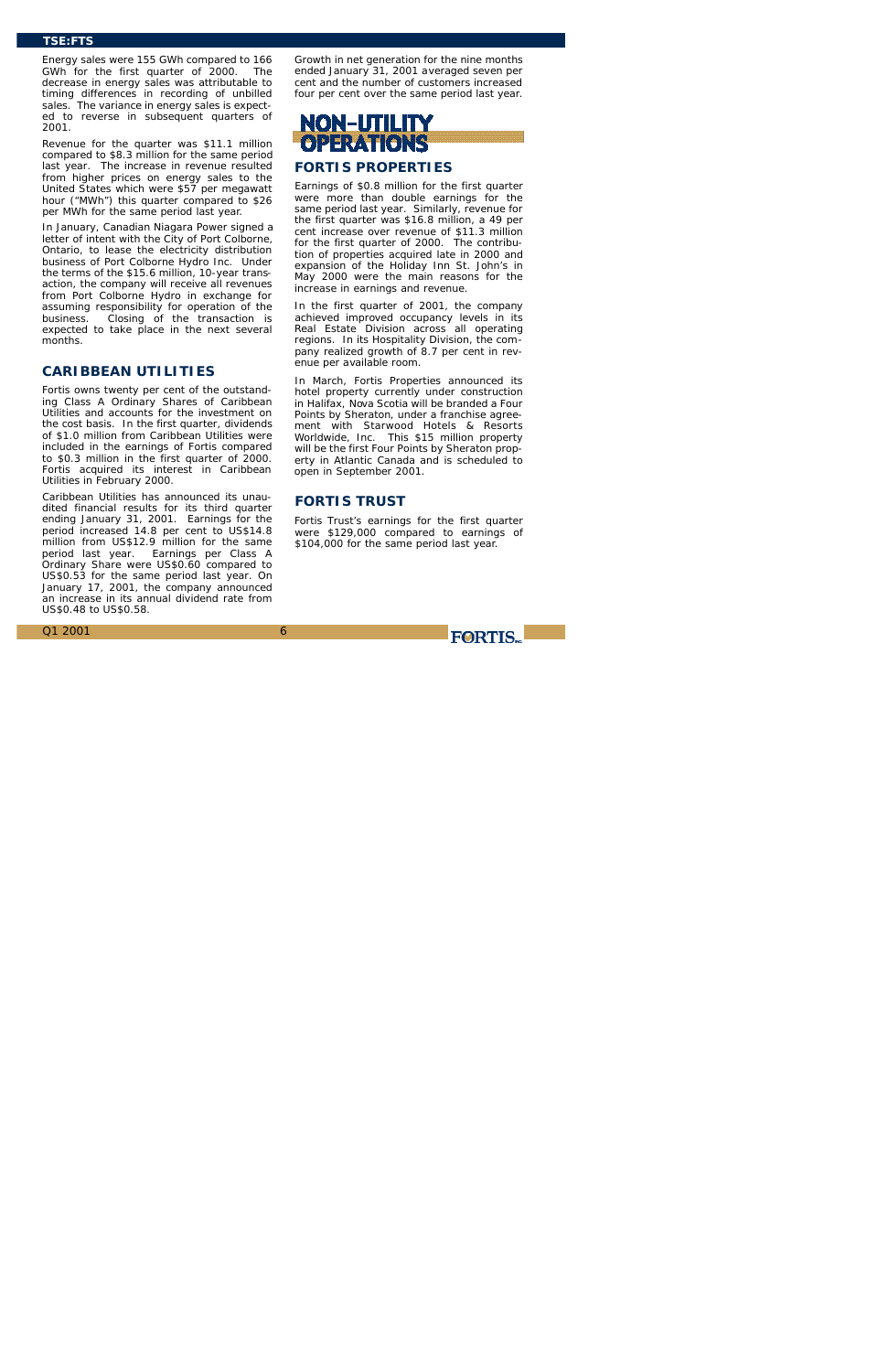# **CORPORATE**

7

### **Corporate Expenses**

Corporate expenses for the first quarter were \$2.9 million compared to \$2.1 million for the same period in 2000. The increase in corporate expenses was primarily attributable to additional financing costs associated with acquisition activity.

#### **Dividends**

On March 8, 2001, Fortis Inc. increased its quarterly dividend by one cent to \$0.47 per common share. On an annualized basis, the dividend rate will increase to \$1.88 from \$1.84 per common share.



### **Assets and Liabilities**

Total assets as at March 31, 2001 were \$1.6 billion compared to \$1.3 billion as of March 31, 2000. The increase was attributable to properties acquired by Fortis Properties in December 2000 and the acquisition of the 95 per cent interest in BECOL.

The increase in deferred charges over the same period last year resulted from an increase in deferred pension costs associated with Newfoundland Power's 2000 Early Retirement Program. Also, on January 2, 2001, Maritime Electric was required to make a \$6 million payment to New Brunswick Power with respect to Maritime Electric's obligations under the Point Lepreau Participation Agreement. The \$6 million payment is being deferred and amortized over the estimated life of Point LePreau. Maritime Electric is expecting annual savings of approximately \$2.5 million in reduced capital charges from

NB Power, for a net decrease in expenses of \$1.5 million.

The assets and liabilities of foreign operations, all of which are self-sustaining, are translated at the exchange rates in effect at the balance sheet dates. The resulting unrealized translation gains and losses are accumulated as a separate component of common shareholders' equity under the Foreign Currency Translation Adjustment heading. The increase in the foreign currency translation adjustment since December reflects the appreciation of the United States dollar relative to the Canadian dollar.

### **Cash Flow**

Cash from operations for the first quarter was \$11.1 million compared to \$22.7 million for the same period last year. The decrease in cash was primarily the result of changes in working capital at Newfoundland Power.

Cash used in investing totalled \$126.5 million compared to \$99.4 million for the same period in 2000. The increase was primarily attributable to acquisition expenditures and the \$6 million payment by Maritime Electric made under the Point Lepreau Participation Agreement.

Cash from financing was \$110.0 million in the first quarter compared to \$76.5 million for the same period last year. The increase was mainly a result of the acquisition of a \$93 million credit facility to finance the investment in BECOL and an increase in short-term credit facilities.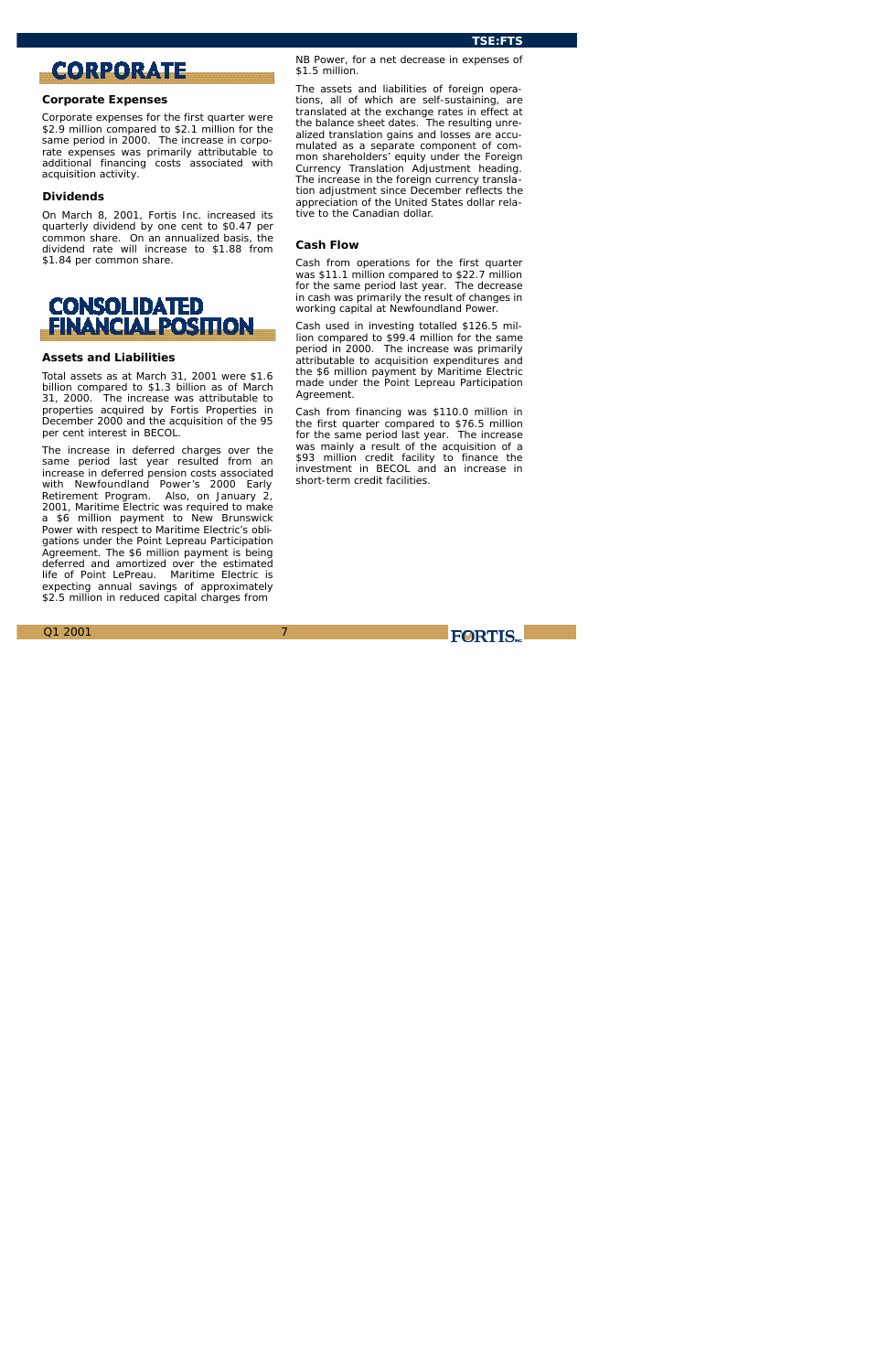### **Income Taxes**

As a result of Newfoundland Power's tax reassessment, the consolidated effective tax rate was 34.6 per cent for the first quarter, a significant decrease from the 44.1 per cent tax rate associated with the first quarter of 2000.

*Fortis Inc., on occasion, may include forwardlooking statements in its media releases, in other filings with Canadian regulators, in reports to shareholders and in other commu nications. By their very nature, forward-look ing statements are subject to certain risks and uncertainties that may cause actual results to vary from plans, objectives and estimates. Such risks and uncertainties include, but are not limited to: general eco nomic, market and business conditions; reg ulatory developments, weather, competition, etc. Fortis Inc. cautions readers that should certain risks or uncertainties materialize, or should underlying assumptions prove incor rect, actual results may vary significantly from those expected.*

FORTIS.  $Q1\ 2001$  8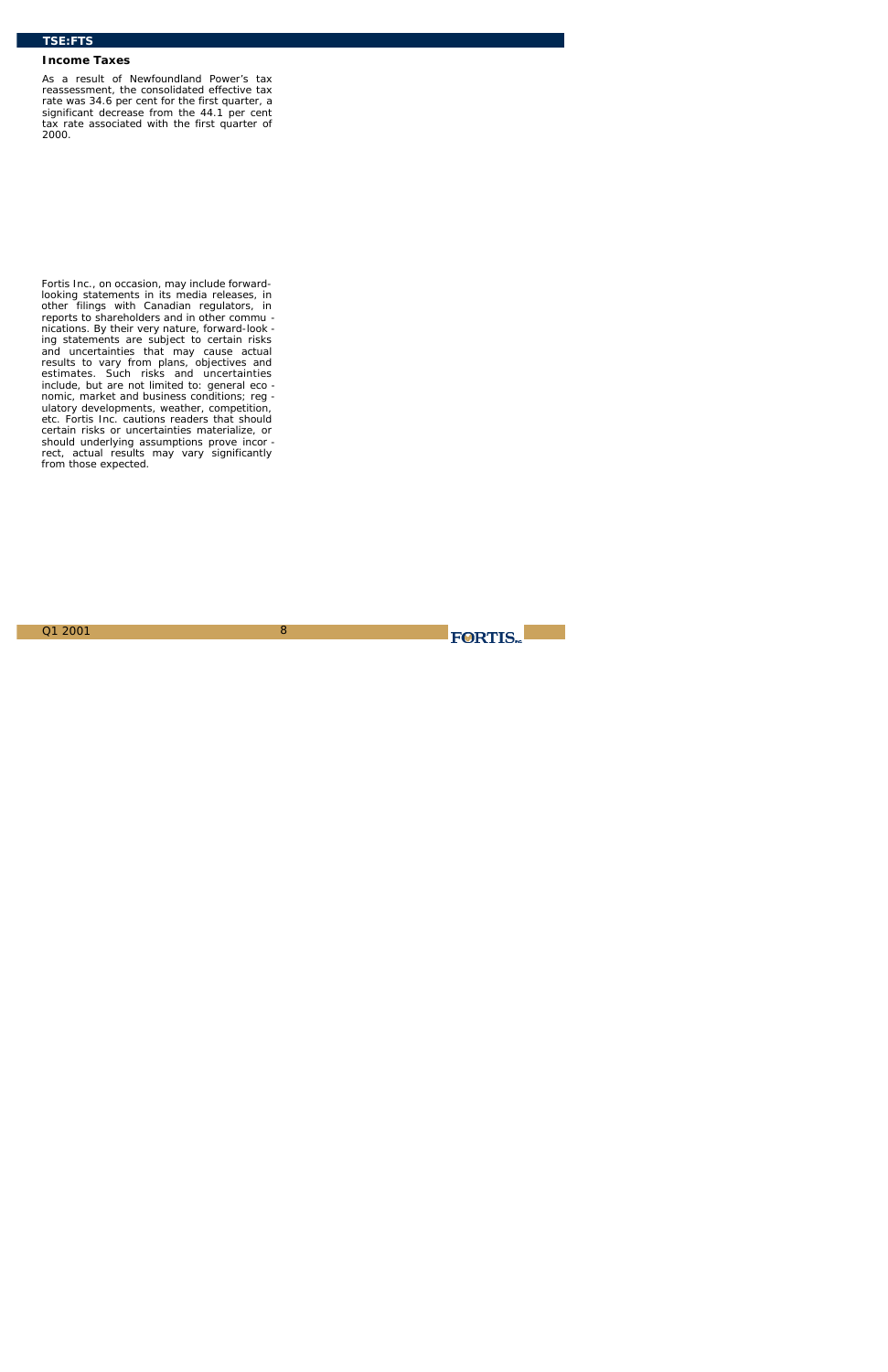| 200'<br>$\overline{\text{Q}}$ 1 | <b>FORTIS</b> |
|---------------------------------|---------------|
|                                 |               |

|                                                  |   |         |   | <b>Three months ended</b><br>March 31 |
|--------------------------------------------------|---|---------|---|---------------------------------------|
| ( <i>in thousands</i> )                          |   | 2001    |   | 2000*                                 |
| <b>Operating revenues</b>                        | s | 180.238 | s | 166.838                               |
| <b>Expenses</b>                                  |   |         |   |                                       |
| Operating                                        |   | 126,046 |   | 117,646                               |
| Amortization                                     |   | 17,639  |   | 15,048                                |
|                                                  |   | 143,685 |   | 132,694                               |
| <b>Operating income</b>                          |   | 36,553  |   | 34,144                                |
| <b>Finance charges</b>                           |   |         |   |                                       |
| Interest                                         |   | 15,677  |   | 13.260                                |
| Dividends on preference shares                   |   | 744     |   | 744                                   |
| Earnings before income taxes and undernoted item |   | 20,132  |   | 20,140                                |
| <b>Income taxes</b>                              |   | 6,961   |   | 8,883                                 |
| <b>Earnings before undernoted item</b>           |   | 13,171  |   | 11,257                                |
| Non-controlling interest                         |   | 619     |   | 509                                   |
| Earnings applicable to common shares             | s | 12,552  | s | 10,748                                |
| Average common shares outstanding (000's)        |   | 14,836  |   | 13,179                                |
| Earnings per common share (\$)                   |   | \$0.85  |   | \$0.82                                |
| Fully diluted earnings per common share (\$)     |   | \$0.84  |   | \$0.82                                |

*\*Restated*

|                                       |   |         | March 31 | <b>Three Months ended</b> |
|---------------------------------------|---|---------|----------|---------------------------|
| (in thousands)                        |   | 2001    |          | 2000                      |
| <b>Balance at beginning of period</b> | s | 201,683 | s        | 190.661                   |
| Earnings applicable to common shares  |   | 12,552  |          | 10,748                    |
|                                       |   | 214,235 |          | 201,409                   |
| Dividends on common shares            |   | (6,989) |          | (6,080)                   |
| <b>Balance at end of period</b>       | s | 207,246 | s        | 195,329                   |
|                                       |   |         |          |                           |

### **Consolidated Statement of Earnings (Unaudited) For the period ended March 31**

### **Consolidated Statement of Retained Earnings (Unaudited) For the period ended March 31**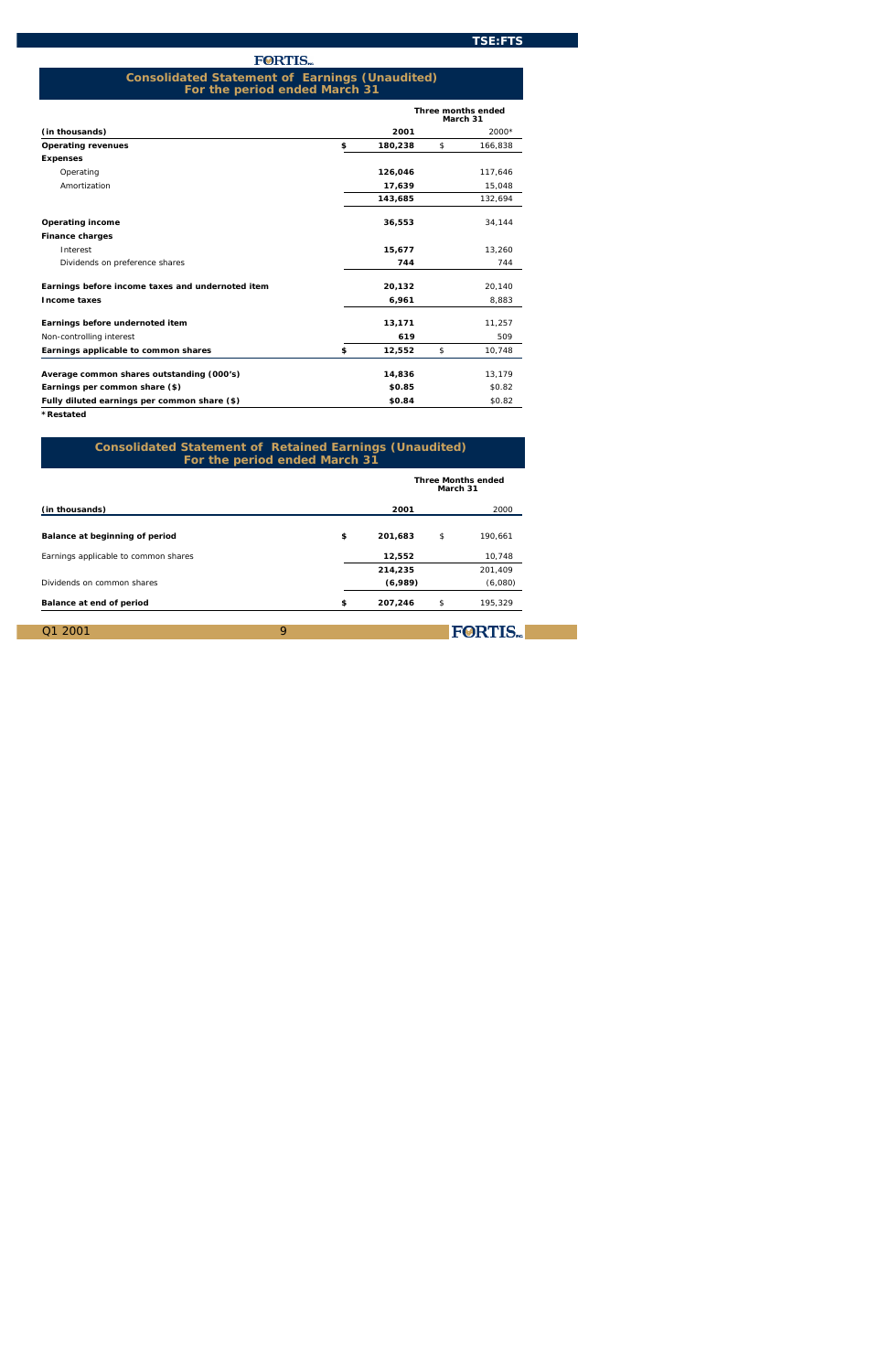|                                              |             | <b>Three months ended</b><br>March 31 |   |                 |  |
|----------------------------------------------|-------------|---------------------------------------|---|-----------------|--|
| (in thousands)                               |             | 2001                                  |   | 2000*           |  |
| <b>Cash from (used in) Operations</b>        |             |                                       |   |                 |  |
| Earnings applicable to common shares         | $\mathbf S$ | 12,552                                | s | 10,748          |  |
| Items not affecting cash<br>Amortization     |             |                                       |   |                 |  |
| Future income taxes                          |             | 17,639<br>657                         |   | 15,048<br>(113) |  |
| Accrued employee future benefits             |             | (2,040)                               |   | (1, 398)        |  |
| Other                                        |             | 619                                   |   | 606             |  |
|                                              |             | 29,427                                |   | 24,891          |  |
| Change in non-cash working capital           |             | (18, 364)                             |   | (2, 216)        |  |
|                                              |             | 11,063                                |   | 22,675          |  |
| Cash from (used in) investing                |             |                                       |   |                 |  |
| Capital additions                            |             | (18,502)                              |   | (19, 261)       |  |
| Business acquisitions, net of cash           |             | (101, 775)                            |   |                 |  |
| Long term investments                        |             | (20)                                  |   | (79, 523)       |  |
| Mortgages                                    |             | 168                                   |   | (845)           |  |
| Change in corporate tax deposit              |             | 130                                   |   |                 |  |
| Change in deferred charges and credits       |             | (6, 496)                              |   | 213             |  |
|                                              |             | (126, 495)                            |   | (99, 416)       |  |
| Cash from (used in) financing                |             |                                       |   |                 |  |
| Issue of common shares                       |             | 2,278                                 |   | 1,962           |  |
| Proceeds from long term debt                 |             | 1,563                                 |   | 2,500           |  |
| Repayment of long term debt                  |             | (2,945)                               |   | (1, 598)        |  |
| Change in bank indebtedness                  |             | 115,782                               |   | 80,898          |  |
| Contributions in aid of construction         |             | 330                                   |   | 428             |  |
| Change in deposits due beyond one year       |             | 431                                   |   | (1, 519)        |  |
| <b>Dividends</b><br>Common shares            |             | (6,989)                               |   | (6,080)         |  |
|                                              |             | (452)                                 |   | (129)           |  |
| Subsidiaries to non-controlling shareholders |             | 109,998                               |   | 76,462          |  |
| Effect of exchange rates on cash             |             | (199)                                 |   | 20              |  |
|                                              |             |                                       |   |                 |  |
| Change in cash                               |             | (5,633)                               |   | (259)           |  |
| Cash, beginning of period                    |             | 18,432                                |   | 11,291          |  |
| Cash, end of period                          | \$          | 12,799                                | s | 11,032          |  |
| <i><b>*Restated</b></i>                      |             |                                       |   |                 |  |
| Q1 2001<br>10                                |             |                                       |   | <b>FORTIS</b>   |  |

### **Consolidated Statement of Cash Flows (Unaudited) For the period ended March 31**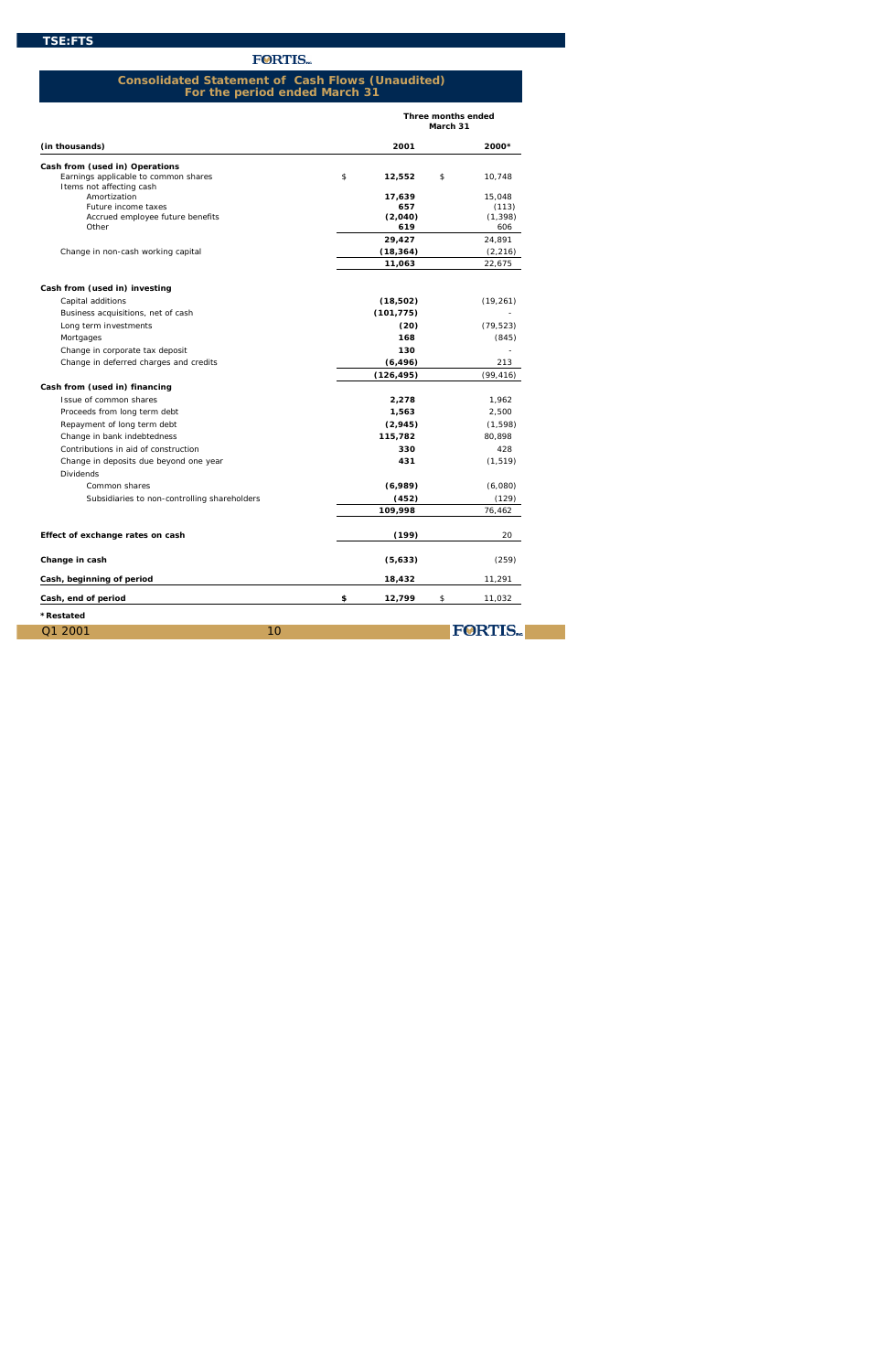FORTIS.

# **FORTIS**

11

| (in thousands)                     |   | $31$ -Mar<br>2001 |   | $31-Mar$<br>$2000*$ |   | $31 - Dec$<br>2000 |
|------------------------------------|---|-------------------|---|---------------------|---|--------------------|
| <b>ASSETS</b>                      |   |                   |   |                     |   |                    |
| <b>Current assets</b>              |   |                   |   |                     |   |                    |
| Cash                               | s | 12,799            | S | 11,032              | s | 18,432             |
| Accounts receivable                |   | 86,561            |   | 68,166              |   | 76,800             |
| Materials and supplies             |   | 18,575            |   | 17,217              |   | 16,731             |
|                                    |   | 117,935           |   | 96,415              |   | 111,963            |
| Other assets                       |   |                   |   |                     |   |                    |
| Mortgages receivable               |   | 53,381            |   | 50,931              |   | 53,548             |
| Corporate income tax deposit       |   | 13,506            |   | 15,595              |   | 13,636             |
| Deferred charges                   |   | 76,628            |   | 58,234              |   | 67,359             |
|                                    |   | 143,515           |   | 124,760             |   | 134,543            |
| Utilities' capital assets          |   | 1,014,662         |   | 866,144             |   | 908,846            |
| <b>Income producing properties</b> |   | 208,175           |   | 123,426             |   | 205,565            |
| Long term investments              |   | 81,529            |   | 79,523              |   | 81,515             |
| Goodwill                           |   | 35,431            |   | 38,254              |   | 36,164             |
|                                    | s | 1,601,247         | s | 1,328,522           | s | 1,478,596          |

## **LIABILITIES AND SHAREHOLDERS' EQUITY**

| <b>Current liabilities</b>              |   |           |   |           |   |           |
|-----------------------------------------|---|-----------|---|-----------|---|-----------|
| <b>Bank indebtedness</b>                | s | 155,422   | s | 173.430   | s | 34.446    |
| Accounts payable and accrued charges    |   | 114,674   |   | 94.357    |   | 130.750   |
| Deposits payable                        |   | 31,480    |   | 34,013    |   | 31,024    |
| Current installments of long term debt  |   | 11,722    |   | 14,813    |   | 11,881    |
|                                         |   | 313,298   |   | 316,613   |   | 208,101   |
| Deposits due beyond one year            |   | 16,760    |   | 14,120    |   | 16.329    |
| Long term debt                          |   | 680.222   |   | 484.876   |   | 678,350   |
| <b>Preference shares</b>                |   | 50,000    |   | 50.000    |   | 50,000    |
| <b>Deferred credits</b>                 |   | 83,361    |   | 82,773    |   | 82,174    |
| <b>Non-controlling interest</b>         |   | 34.332    |   | 29.828    |   | 31.502    |
| <b>Shareholder's equity</b>             |   |           |   |           |   |           |
| Common shares                           |   | 211,572   |   | 155,906   |   | 209.294   |
| Foreign currency translation adjustment |   | 4,456     |   | (923)     |   | 1,163     |
| Retained earnings                       |   | 207,246   |   | 195,329   |   | 201,683   |
|                                         |   | 423,274   |   | 350.312   |   | 412.140   |
|                                         | s | 1,601,247 | s | 1,328,522 | s | 1,478,596 |

*\*Restated*

# **Consolidated Balance Sheet (Unaudited)**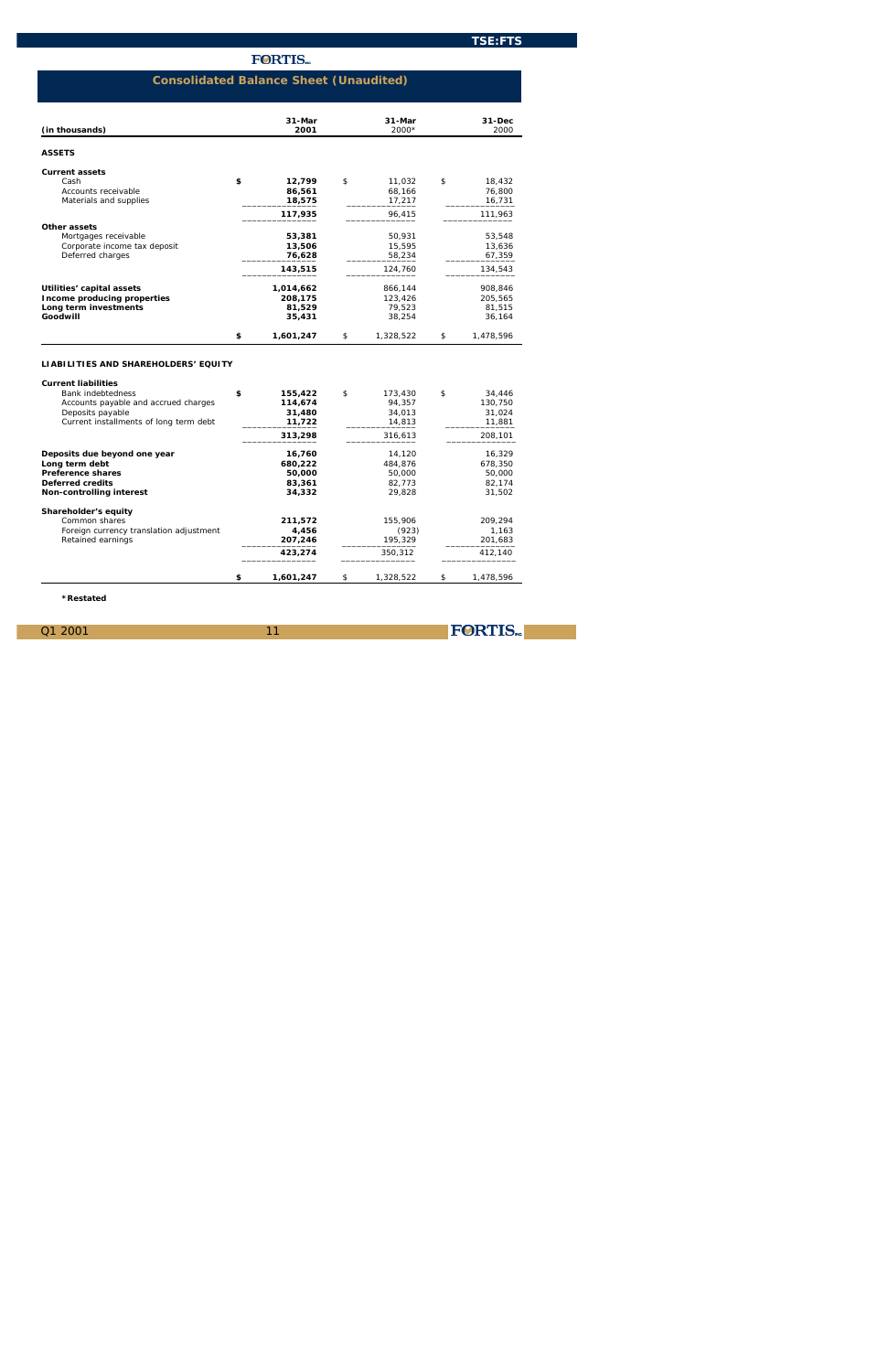# **FORTIS**

12

**FORTIS** 

### **1. Basis of Presentation**

These interim consolidated financial statements have been prepared in accordance with Canadian generally accepted accounting principles for interim financial statements and do not include all of the disclosures normally found in the Fortis Inc. ("the Corporation") annual consolidated financial statements. These interim consolidated financial statements should be read in conjunction with the Corporation's consolidated financial statements for the year ended December 31, 2000.

These financial statements have been prepared following the same accounting policies and methods as those used in preparing the most recent annual financial statements.

### **2. Seasonal Nature of Operations**

Interim results will fluctuate due to the seasonal nature of electricity demand and water flows as well as the timing and recognition of regulatory decisions. Consequently, interim results are not necessarily indicative of annual results.

The Board of Commissioners of Public Utilities of Newfoundland has ordered provision of a weather normalization account for Newfoundland Power to adjust for the effect of variations in weather and streamflow when compared to long term averages. As a result, electricity sales revenue and purchased power expense are reported on a weather adjusted basis.

### **3. Capital Stock**

#### Authorized

- **(a)** an unlimited number of Common Shares without nominal or par value;
- **(b)** an unlimited number of First Preference Shares, Series A without nominal or par value; and
- **(c)** an unlimited number of First Preference Shares, Series B without nominal or par value.

| <b>Issued and Outstanding</b>             | 2001 | (in 000's) | 2000      |
|-------------------------------------------|------|------------|-----------|
| 14.846.682 Common Shares <b>\$211.572</b> |      |            | S 155.906 |
| $(2000 - 13, 188, 367)$                   |      |            |           |

# **NOTES TO CONSOLIDATED FINANCIAL STATEMENTS (Unaudited) March 31, 2001**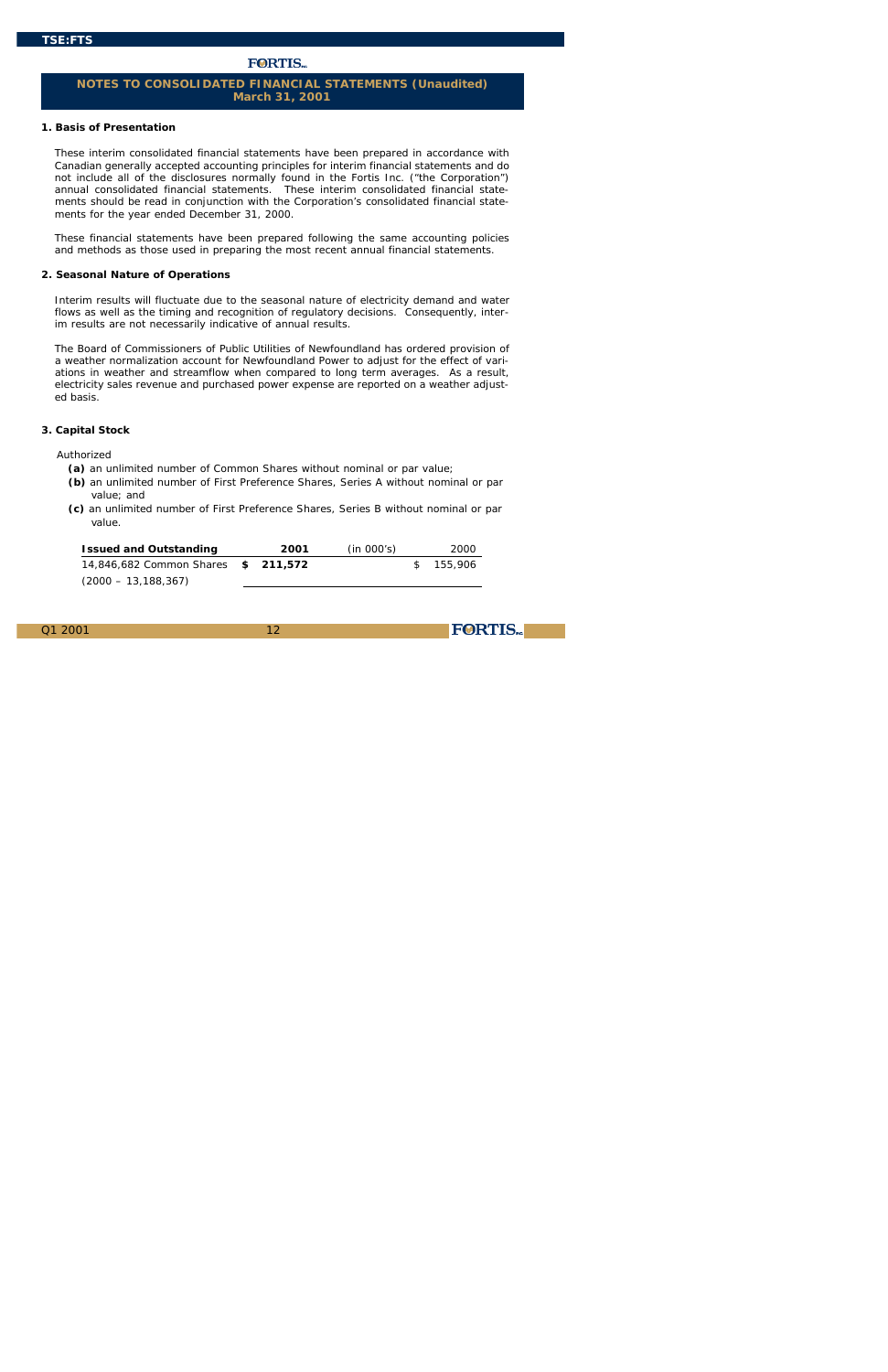13

FORTIS.

# **Common shares were issued during the period for cash as follows:**

|                                    | 2001                       |                      | 2000                       |                      |
|------------------------------------|----------------------------|----------------------|----------------------------|----------------------|
|                                    | Number of<br><b>Shares</b> | Amount<br>(in 000's) | Number of<br><b>Shares</b> | Amount<br>(in 000's) |
| Balance,                           |                            |                      |                            |                      |
| beginning of period                | 14,778,198                 | \$209,294            | 13,118,881                 | 153,944<br>S.        |
| Consumer Share Purchase Plan       | 11,518                     | 419                  | 17,581                     | 509                  |
| Dividend Reinvestment Plan         | 14,520                     | 520                  | 15.942                     | 462                  |
| Employee Share Purchase plan       | 18,649                     | 668                  | 20.307                     | 589                  |
| <b>Executive Stock Option Plan</b> | 23,797                     | 671                  | 15,656                     | 402                  |
|                                    | 14.846.682                 | \$211.572            | 13.188.367                 | 155.906              |

At March 31, 2001, 1,996,994 common shares remained in reserve for issuance under the terms of the above plans.

### **Stock Options**

The Corporation is authorized to grant directors of Fortis Inc. and certain key employees of Fortis Inc. and its subsidiaries options to purchase common shares of the Corporation.

| Number of Options:               |   | 2001        |   | 2000           |
|----------------------------------|---|-------------|---|----------------|
| Outstanding, beginning of period |   | 353,743     |   | 220,363        |
| Granted                          |   |             |   | 82,985         |
| Exercised                        |   | (23,797)    |   | (15, 656)      |
| Cancelled                        |   | (18, 165)   |   |                |
|                                  |   | 311,781     |   | 287,692        |
| Range of Exercise prices:        |   |             |   |                |
| Granted                          | s |             | s | 29.15          |
| Exercised                        | s | 27.49-29.15 |   | $$24.60-27.49$ |
| Outstanding at March 31          | s | 29.15-45.67 |   | $$27.49-45.67$ |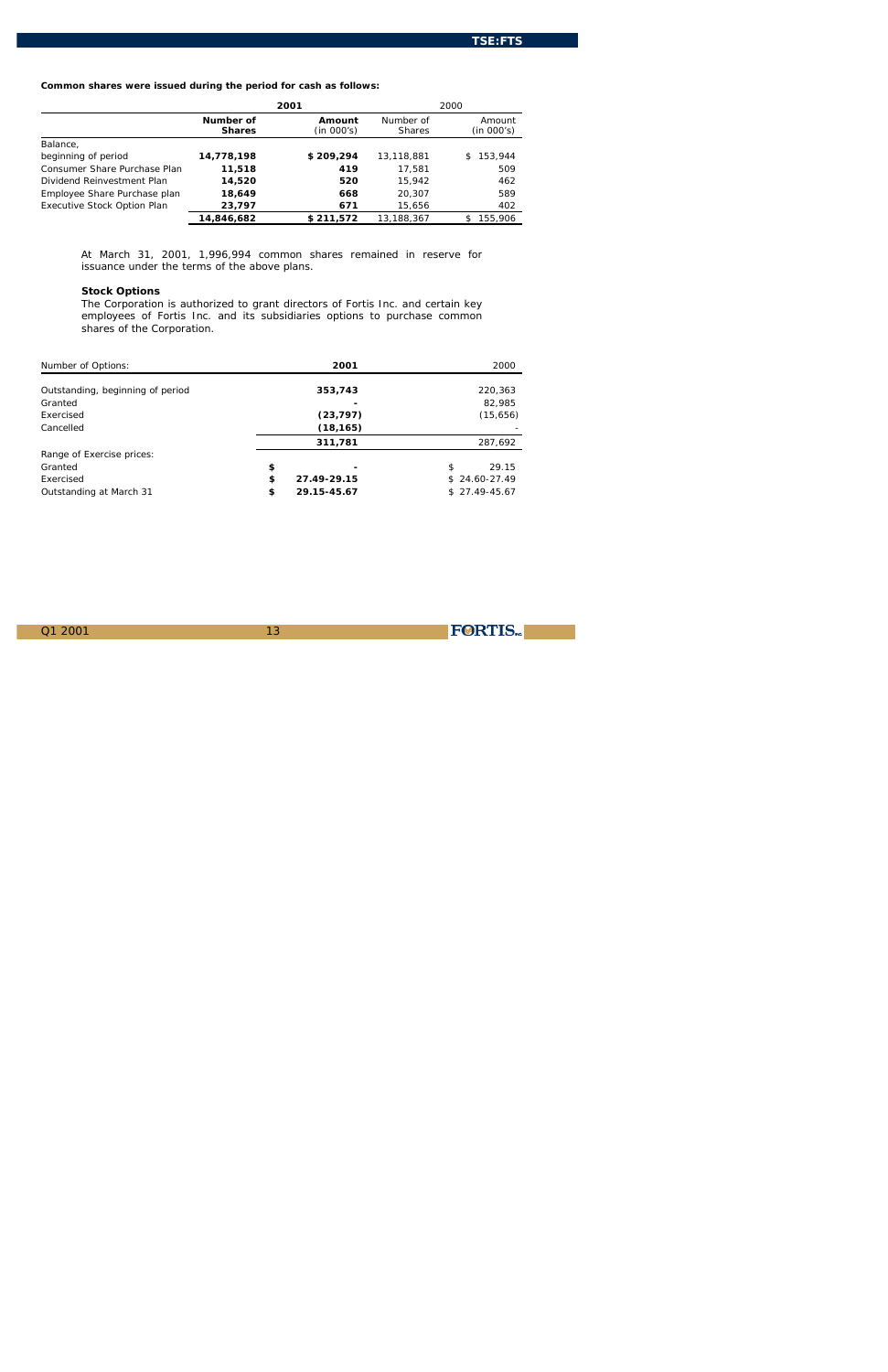14

**FORTIS** 

| Details of stock options    | Number of     | <b>Exercise</b>    | <b>Expiry</b> |
|-----------------------------|---------------|--------------------|---------------|
| outstanding are as follows: | <b>Shares</b> | <b>Price</b>       | <b>Date</b>   |
|                             | 9,821         | \$33.10            | 2002          |
|                             | 49,709        | \$45.67            | 2003          |
|                             | 35,000        | \$45.12            | 2003          |
|                             | 78,233        | \$36.83            | 2004          |
|                             | 139,018       | S <sub>29.15</sub> | 2005          |
|                             | 311,781       |                    |               |

### **Earnings per share**

The Corporation calculates earnings per common share on the weighted average number of common shares outstanding of 14,836,416 and 13,179,161 in March 2001 and 2000 respectively. Fully diluted earnings per common share are calculated using the treasury method.

### **4. Business Acquisitions**

### **Belize Electric Company Limited**

On January 26, 2001, the Corporation acquired a 95 per cent interest in Belize Electric Company Limited (BECOL). BECOL owns and operates the 25 MW Mollejon hydroelectric facility, the only commercial hydroelectric facility in Belize. BECOL sells its entire output to Belize Electricity under a 50-year power purchase agreement. The total consideration was \$102,765,000 in cash. The acquisition was accounted for using the purchase method, whereby the results of operations have been included in the consolidated financial statements commencing February 2001.

The purchase price allocation to net assets based on their fair values is as follows:

| (in 000's)<br>Cost         | S | 102,765  |
|----------------------------|---|----------|
| Fair value assigned to net |   |          |
| assets:                    |   |          |
| Utilities' capital assets  |   | 92,569   |
| Cash                       |   | 990      |
| Current assets             |   | 11,114   |
| <b>Current liabilities</b> |   | (95)     |
| Non-controlling interest   |   | (1, 813) |
|                            | s | 102,765  |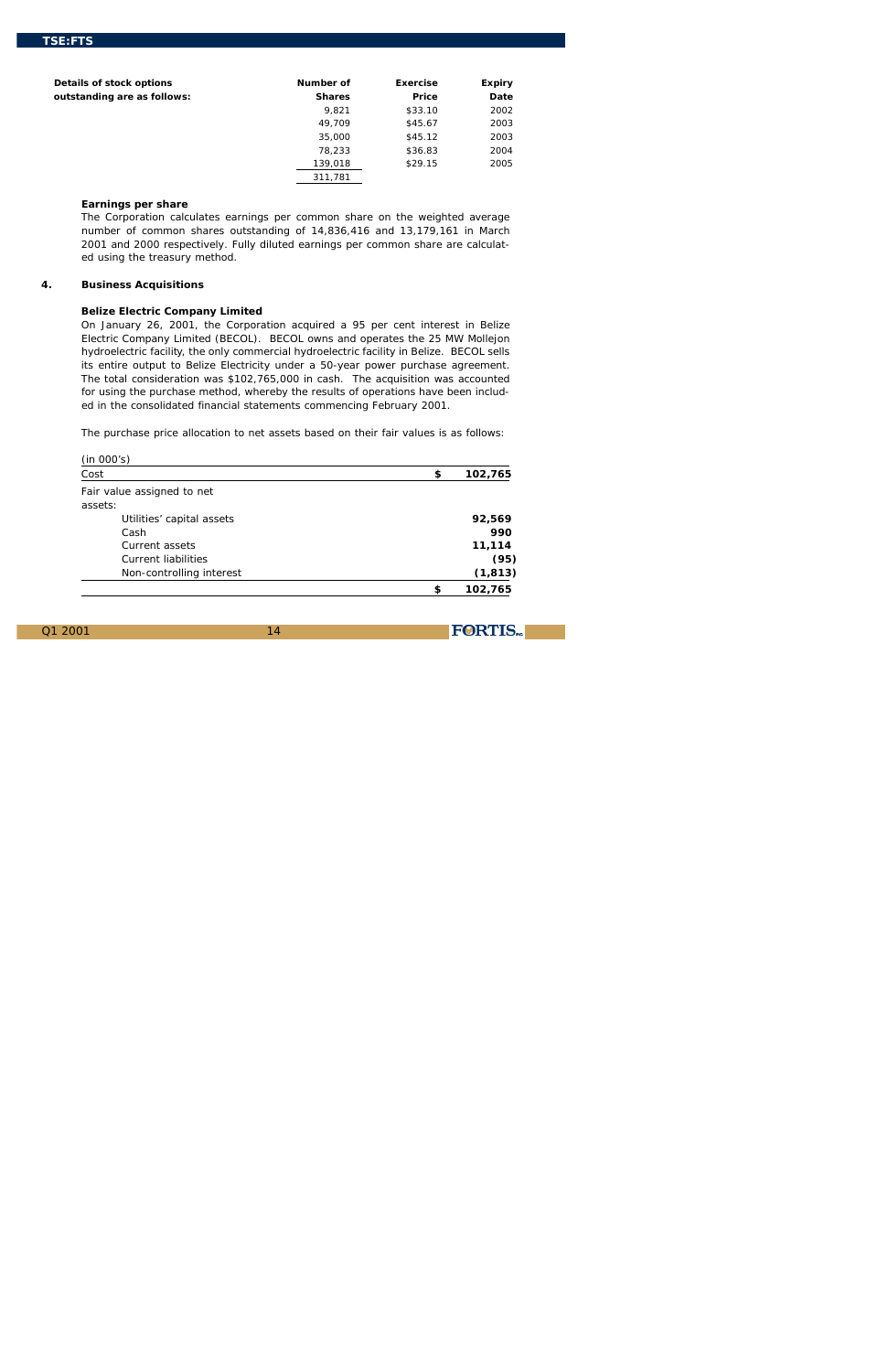| Q1            | Segmented Information<br>Information by re<br>ıñ                                                     | portable segment is as follows: |               |              |             |                  |                |             |                  |                                |              |
|---------------|------------------------------------------------------------------------------------------------------|---------------------------------|---------------|--------------|-------------|------------------|----------------|-------------|------------------|--------------------------------|--------------|
| 2001          | ă                                                                                                    | New foundland                   | Haritime      | Canedian     | Believe     | <b>Rartis US</b> | <b>BEKOL</b>   | t<br>F      | Corporate        | Inter-                         | Consolidated |
|               | (په ۱۹۹۵ م)                                                                                          | Pawer                           | Electric      | <b>Biske</b> | Electricity | Energy           | (4)            | 听话          |                  | na ang ma                      |              |
|               |                                                                                                      |                                 |               | i<br>Dans    |             |                  |                |             |                  | Eliminatians                   |              |
|               | Operating revenues                                                                                   | 116,082                         | 24.569        | 5,532        | 15,418      | $\vec{z}$        | 1,666          | 17,881      | 1,894            | (3,515)                        | 180,238      |
|               | Operating expenses                                                                                   | 80,673                          | 21,945        | 2,233        | 10,596      | g                | 161            | 11,379      | ă                | (1,690)                        | 126,046      |
|               | Amortization                                                                                         | 10,827                          | 2,339         | å            | 1,821       | $\frac{3}{14}$   | ¥              | g           | 26               |                                | 17,639       |
|               | Operating income                                                                                     | 24,582                          | 285           | 2,940        | 3, DD1      | 3                | 1,060          | <b>Risa</b> | 727              | (1, 8.25)                      | 36,553       |
|               | Finance charges                                                                                      | 6,753                           | 2,247         | 263          | 1,212       | 8                | 1,271          | 3,736       | 2,575            | (1,825)                        | 16,421       |
|               | Income taxes                                                                                         | 5,508                           | $\frac{2}{3}$ | 1,062        | å           |                  |                | 55          | $\frac{151}{25}$ |                                | 6,961        |
|               | Non-controlling interest                                                                             | ă                               |               |              | ន្តិ        |                  | $\frac{6}{10}$ |             | මූ               |                                | \$           |
|               | Earnings                                                                                             | 12,164                          | (1, 0.77)     | 1,615        | 1,093       | ٠                | (195)          | 523         | (1, 971)         | ı                              | 12,552       |
|               | Identifiable essets                                                                                  | 655,409                         | 197,082       | 31,913       | 194,485     | 29,310           | 110,750        | 273,212     | 109,086          | ٠                              | 1,601,247    |
|               | Capital expenditures                                                                                 | 5,792                           | 3,758         | 8            | 4,718       | Ē                |                | 3,4D7       | ã                |                                | 18,502       |
| 15            |                                                                                                      |                                 |               |              |             |                  |                |             |                  |                                |              |
|               | 2000                                                                                                 | New foundland                   | Haritime      | Canadian     | Be fasc     | <b>Rartis US</b> | BEKOL          | t<br>F      | Corporate        | Inter-                         | Consolidated |
|               | (E 00 04 mi)                                                                                         | Paner                           | Electric      | Nagara       | Electricity | Energy           | (Note 4)       | Utility     |                  | segment                        |              |
|               |                                                                                                      |                                 |               | Panver       |             |                  |                |             |                  | Eli minatio re                 |              |
|               | Operating revenues                                                                                   | 112,096                         | 22,455        | 4,142        | 14,792      | E                |                | 12,338      | 562              | (390)                          | 166,838      |
|               | Operating expenses                                                                                   | 78,491                          | 17,818        | 1,729        | 10,821      | 292              | ٠              | 8,255       | 33               | g                              | 117,646      |
|               | Amortization                                                                                         | 9,390                           | 1,958         | 326          | 1,645       | ã                |                | 812         | ğ                |                                | 15, M8       |
|               | Operating income                                                                                     | 24,205                          | 2,679         | 2,087        | 2,326       | 325              |                | 3,2.71      | ලි               | $\left( \frac{371}{2} \right)$ | 34,144       |
|               | Finance charges                                                                                      | 6,842                           | å             | ğ            | 1,130       | ĝ                |                | 2,265       | 1,944            | $\binom{371}{2}$               | 14, DM       |
|               | Income taxes                                                                                         | 7,518                           | g             | ã            |             | R                |                | ដឹ          | (472)            |                                | 8,883        |
|               | Non-contailing interest                                                                              | ដ្ឋ                             |               |              | ã           |                  |                |             | මූ               |                                | ន្តិ         |
|               | Barnings                                                                                             | 9,699                           | å             | 1,M8         | 316         | 146              | ٠              | 476         | (1, 822)         | ٠                              | 10,748       |
|               | Identifiable assets                                                                                  | 634,462                         | 180,695       | 30,440       | 161,788     | 20,333           |                | 183,914     | 116,335          |                                | 1,328,522    |
|               | Capital expenditures                                                                                 | 8.784                           | 2,6.71        | 중            | 4,45D       | å                |                | 2,183       | Ş                |                                | 19,261       |
| <b>FORTIS</b> | Dividends received from Caribbean Difties Company, Ltd. are included in Corporate operating revenues |                                 |               |              |             |                  |                |             |                  |                                |              |
|               |                                                                                                      |                                 |               |              |             |                  |                |             |                  |                                |              |
|               |                                                                                                      |                                 |               |              |             |                  |                |             |                  |                                |              |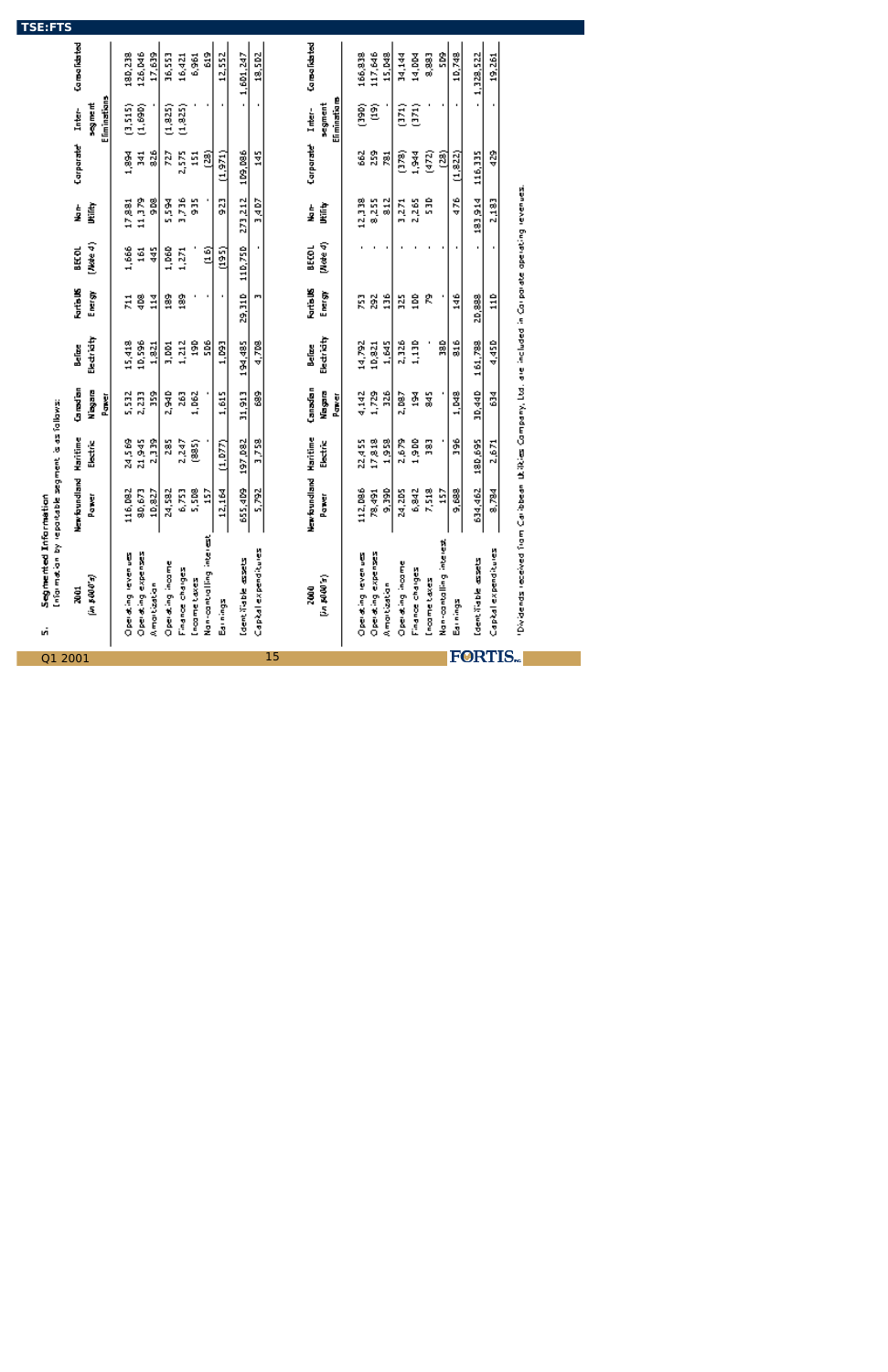16

**FORTIS** 

### **6. Commitments**

On March 7, 2000, Newfoundland Power entered into an agreement to acquire poles and related infrastructure in Newfoundland over a five year period at a price of approximately \$50 million. The transaction is subject to regulatory approval and is expected to close by July 31, 2001.

In January 2001, Canadian Niagara Power signed a letter of intent to lease the electricity distribution business of Port Colborne Hydro Inc. under the terms of a \$15.6 million, 10-year deal. The transaction is subject to approval by the Ontario Energy Board and is expected to close by July 31, 2001.

### **7. Comparative Figures**

During the fourth quarter of 2000, Belize Electricity and the Belize Public Utilities Commission established a Cost of Power Rate Stabilization Account (CPRSA), effective January 1, 2000. The CPRSA is designed to normalize changes in the price of electricity due to fluctuating fuel costs and will stabilize electricity rates for consumers while providing the company with a mechanism to recover the cost of electricity over time. During the fourth quarter of 2000, Belize Electricity recorded a \$3.5 million CPRSA receivable. The portion of the rate stabilization adjustment associated with the first quarter of 2000 resulted in a \$523,000 reduction in consolidated earnings. Accordingly, the comparative 2000 quarterly figures have been restated.